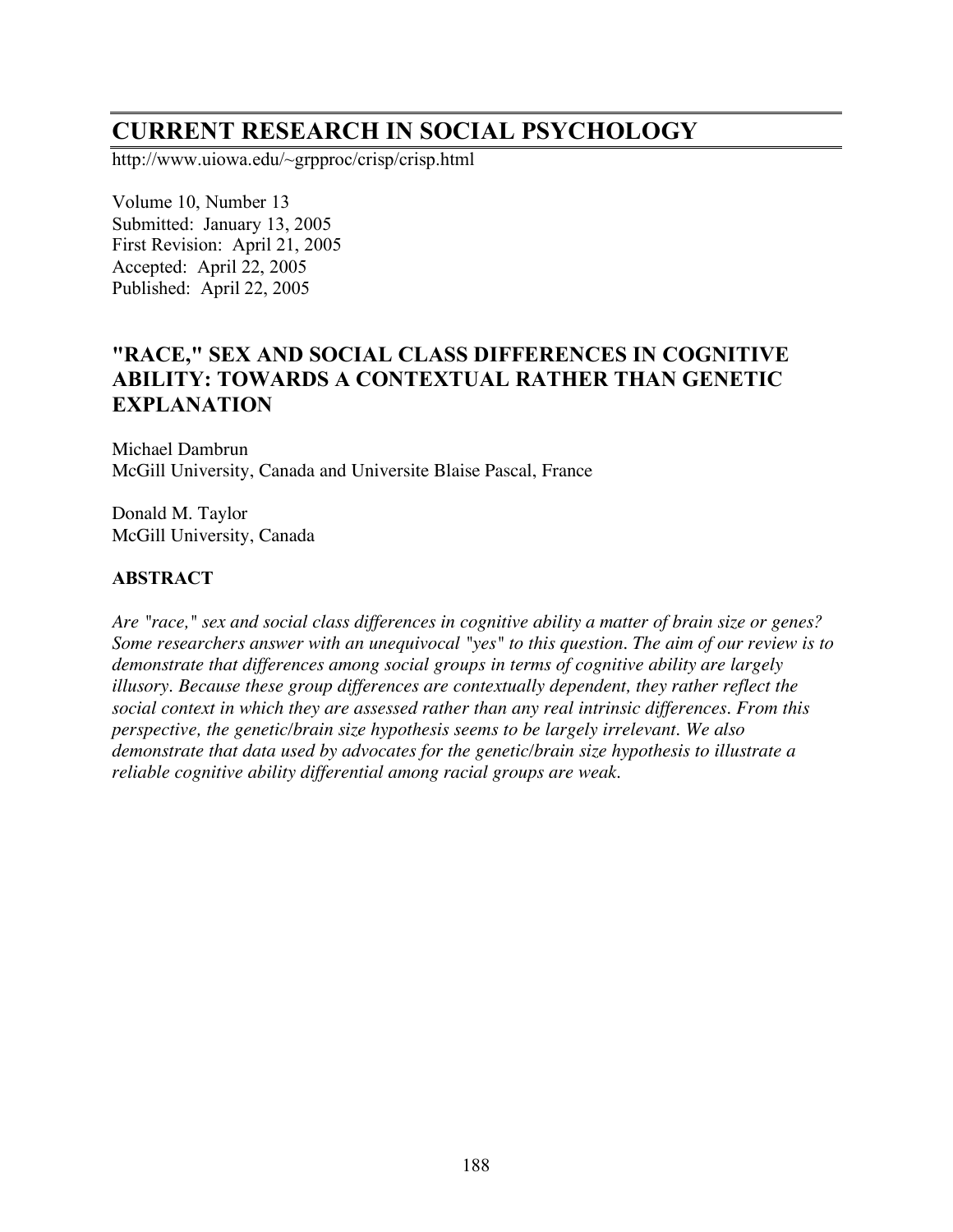# **INTRODUCTION**

There has perhaps never been a more universal value than the current commitment to cultural relativism: Groups are judged to be different not inferior or superior (see Bloom, 1987). As a result, explanations for the lack of achievement among certain groups take the form of group members having to integrate discontinuous cultures (see Taylor, 2002 for review). Nevertheless, there remains a subgroup of scientists who vigorously promote a genetic interpretation of groupbased differences in achievement. From Jensen to Rushton to Hernstein and Murray, evidence for a genetic basis to racial differences in intelligence is marshaled. Because such theorizing facilitates the rationalization of racism, social scientists have been swift to condemn genetic arguments.

However, the all but unanimous dismissal of genetic theorizing has been less than effective. Simply dismissing genetic explanations on the basis of ideology alone is bound to be ineffective since it does nothing to dissuade those who seek justification for racist beliefs. Theory and research to counter genetic interpretations of racial differences has appeared weak and defensive, compared to the apparently overwhelming research evidence presented by genetic theorists. The result is that critics of a genetic interpretation have usually limited themselves to criticizing the methods and interpretations of genetic evidence rather than proactively presenting evidence for an alternative, more socially based explanation.

In the present paper we address one major source of information upon which genetic theorists rely. Our aim is not merely to criticize, but rather offer, what we believe to be compelling evidence for a more environmentally based explanation for group differences. While our focus is limited to a single issue, our hope is that a thorough analysis of one of the important building blocks of genetic theorizing may stimulate further proactive attempts to address other dimensions of the genetic position.

The observation we address is that differences in physical brain size between social groups explain differences in cognitive ability. For example, Rushton and Ankney (1996) argue that there is convincing evidence that "cognitive ability varies by sex, social class and race" (p. 21). Moreover, they argue that differences in brain size account for these differences in cognitive ability. They thereby conclude that racial, and indeed gender and social class differences, in academic achievement are related to physical brain size. The aim of our review is to demonstrate that differences among social groups in terms of cognitive ability are largely illusory. Because these group differences are systematically associated with crucial contextual variables associated with the assessment of cognitive ability, we argue that the differences reflect the social context in which they were assessed rather than any real intrinsic differences. There is now relatively compelling evidence to suggest that even apparently minor aspects of the social context can have a dramatic impact on tests of cognitive ability. Specifically, the framing of a task and characteristics of the tester can have a dramatic effect on performance. Moreover, we suggest that these "contextual effects" can, and do, account for performance differences between social groups.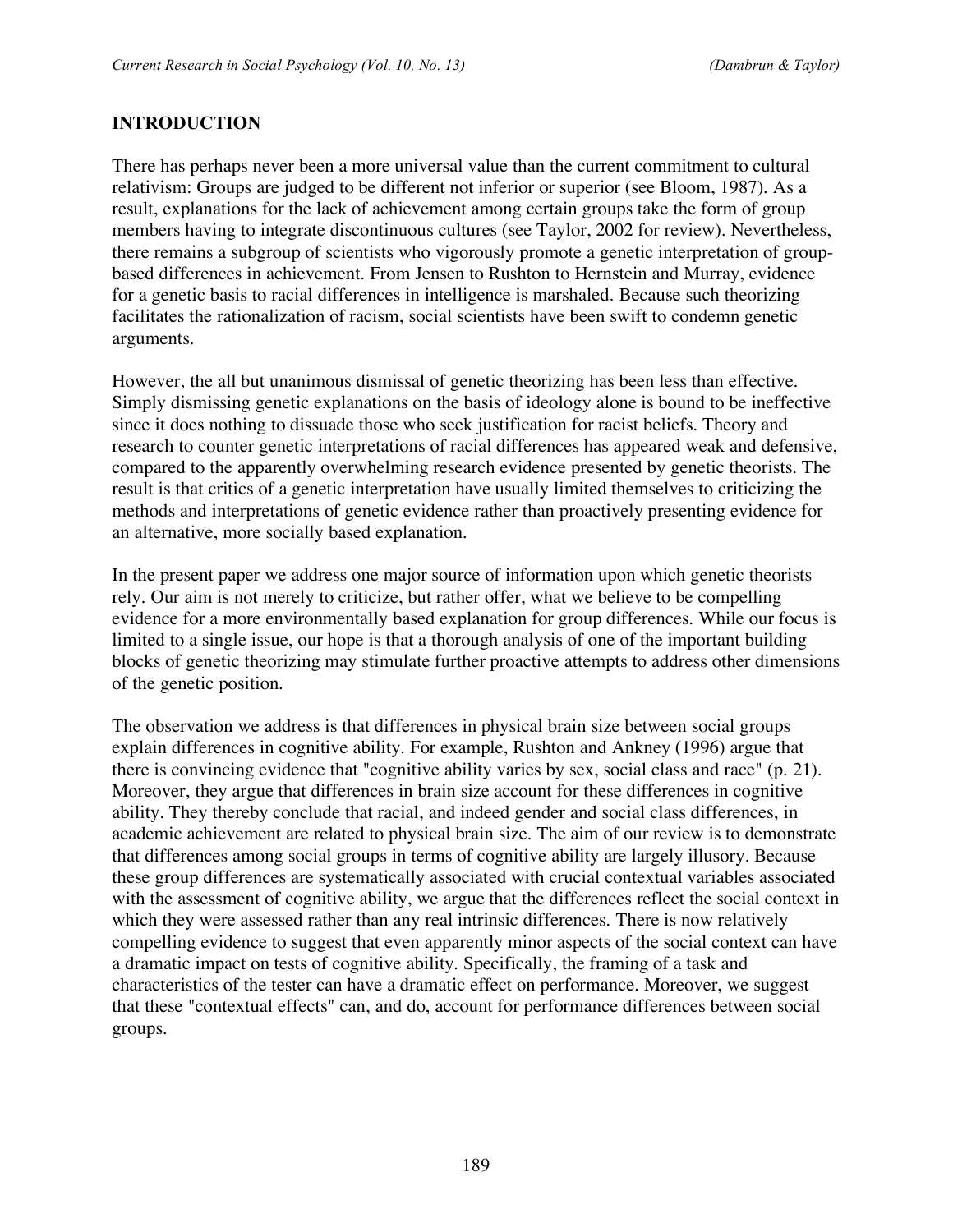We begin our analysis with an outline of the genetic/brain size argument that certain theorists use to explain a reliable performance differential among social groups across situation. Section II is devoted to demonstrating that performance differences in cognitive ability among racial groups are contextually dependent. Conversely, it will be demonstrated that the data used by advocates of the genetic/brain size hypothesis in order to illustrate a reliable performance differential among racial groups are weak. The third section extends our contextual analysis in order to explain gender and social class differences in cognitive ability. We conclude by emphasizing the importance of the social context that is so often neglected in classical research on social group differences in cognitive ability.

#### **THE GENETIC/BRAIN SIZE HYPOTHESIS**

A prototypic genetic argument is one proposed by J. P. Rushton (1997). Rushton (1997) argues that there is a consistent and persistent pattern of "racial" differences in cognitive ability: Mongoloid (Oriental) greater than Caucasian (White) greater than Negroid (Black). He asserts that the average Oriental IQ is approximately 106, the IQ for Whites hovers close to 100, and the average IQ score for Blacks lies in the 85 range. Moreover, Rushton suggests that this pattern is universal, with Blacks in Africa having a lower IQ than Blacks in America. Rushton (1997) links these group-based differences in cognitive ability directly to genetics as they are reflected in physical brain size. Apparently ignoring studies that suggest a different ordering (Cain & Vanderwolf, 1990; Cernovsky, 1990), Rushton maintains that Orientals average 1 cubic inch more brain matter than Whites, and Whites average a relatively large 5 cubic inches more than Blacks (see Rushton, 1997, Table 6.6, p. 130). Finally, because brain size is reliably correlated with cognitive ability, he suggests that differences in brain size among groups are causally related to differences in terms of cognitive ability. For example, Rushton reports that recent MRI studies reveal an overall correlation of .44 between IQ and brain size, a relationship that is noticeably higher than the .20 correlation found in studies using simple head size measures. In summary, Rushton proposes the following hypothesis: "race" is related to brain size gap, which is related to cognitive ability gap. Lynn (1991) focuses on specific genes. Specifically he suggests that the genes or alleles for low intelligence are more present among "Negroids" than other ethnic groups. Consequently, it is not surprising that "Negroids" score lower than other ethnic groups on IQ tests.

These forms of genetic arguments have been, and continue to be, vigorously criticized (see for example, Cernovsky, 1990, 1995; Cain & Vanderwolf, 1990; Dasen, 1993; Kamin & Omari, 1998; Lieberman, 2001; Peters, 1995; Peters, Jancke, Staiger, Schlauge, Huang, Steinmetz, 1998). Indeed, the entire debate is part of the larger ongoing nature/nurture controversy that is central to the social sciences. While the nurture argument has held the ideological upper hand, the recent explosion in genetic research has led to a new generic theorizing in areas ranging from schizophrenia to alcoholism.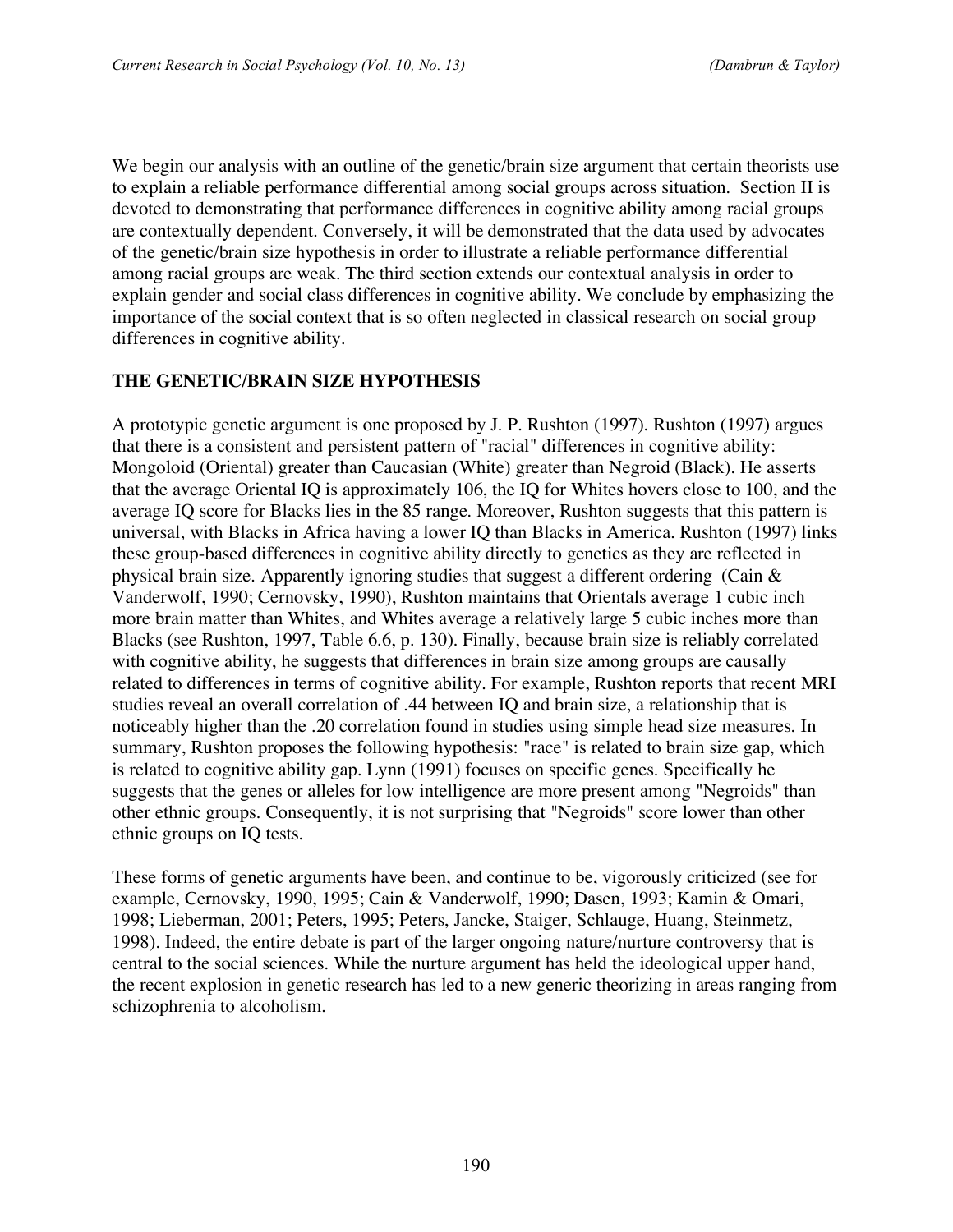In terms of group differences in cognitive ability, some researchers argue for a genetic explanation of "race" differences (see for example, Garrett, 1961; Herrnstein & Murray, 1994; Jensen, 1969; McGurk, 1956; Shuey, 1958) while others argue that differences in cognitive ability are based on environmental factors (Flynn, 1984, 1987; Gould, 1978, 1981; Kamin, 1974; Pettigrew, 1964; Tobias, 1970). Lynn (1991) summarized the key environmental factors by noting that "environmentalists have pointed to a variety of factors which they consider capable of explaining the low Negroid IQ, of which the most important are bias in the tests, the adverse social and economic living conditions experienced by blacks, discrimination and prejudice from white majorities and the historical legacy of slavery which has demoralized blacks and destroyed their family structure" (p. 256).

The purpose of the present paper is not to review these well-articulated criticisms of genetic models. Our aim is to show that advocates of the genetic/brain size hypothesis do not appreciate the powerful contextual factors associated with cognitive testing that have group-based performance implications.

#### **THE ROLE OF CONTEXTUAL FACTORS ASSOCIATED WITH COGNITIVE TESTING**

We propose that studies revealing "race" differences in cognitive ability are extremely difficult to interpret, because of chronic methodological biases in their procedures. For example, in one of the most recent studies purporting to support a genetic interpretation of racial differences in cognitive ability (i.e. Rushton & Skuy, 2000), the procedure involved a description which explained that "students were invited to take part in an international study of the widely used Standard Progressive Matrices" of Raven (p. 254). Clearly, participants were explicitly placed in a context of anticipated comparison (i.e. international study). As well, they were acutely aware that their "intelligence" was being assessed (i.e. SPM of Raven). Finally, with respect to characteristics of the experimenters, there were five whites (including the authors) and two were Africans. There was no indication that co-ethnic experimenters tested participants. Results revealed that White participants scored significantly higher  $(IQ = 104)$  than Blacks students  $(IQ$  $= 84$ ). We argue that this procedure suffers from at least, three main methodological biases that make any genetic interpretation of the results problematic. Specifically, we review evidence to demonstrate that the anticipation of social comparison, the ethnicity of the experimenter, and the belief that one is being tested with an instrument purportedly designed to measure intellectual ability, can have a dramatic and systematic effect on performance. We need to underscore that we have chosen the Rushton and Skuy's (2000) study to illustrate these systematic biases first, because it is one of the most recent studies and one of the most representative, and second because it is if anything less biased than the majority of studies where White experimenters administer tests to Black participants.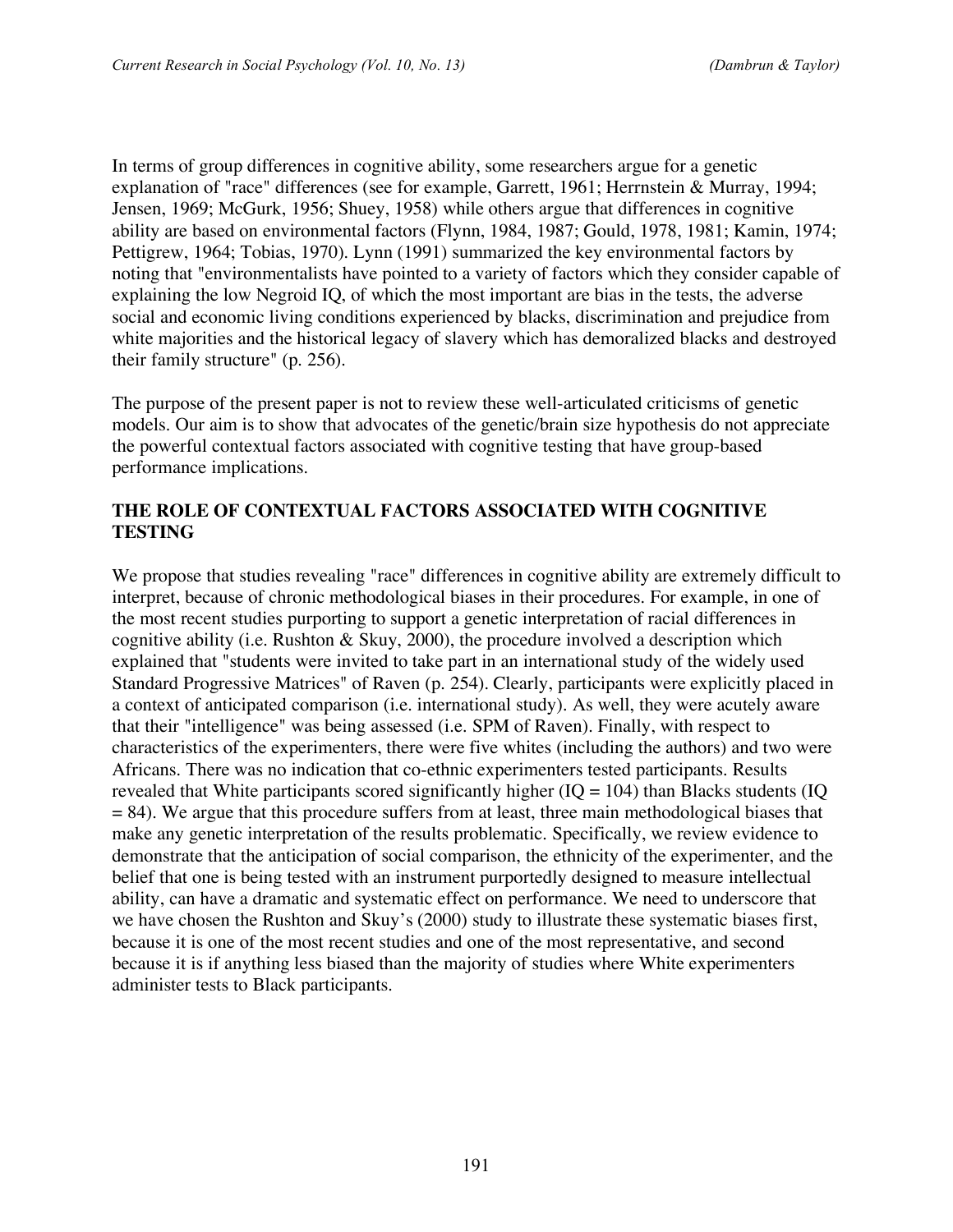### **The "White Anticipated Comparison Effect"**

In an early study by Katz, Epps and Axelson (1964) , relatively easy and difficult digit-symbol tasks were administered to 116 Black and 96 White males under three types of instructions: no anticipated comparison, local anticipated comparison (i.e. own college) and national comparison (i.e. comparison with white colleges). For all participants, a Black faculty member administered the digitsymbol task. Results revealed that Blacks scored highest when told they would be compared with other students (Blacks) at their own college, at an intermediate level when anticipating comparison with national (presumably White) norms, and lowest under non evaluative instructions. Moreover, these differences tended to be more pronounced for the difficult task as compared to the easy task. By comparison, Whites demonstrated the same level of performance in both the local and national experimental conditions. In this study regardless of comparison condition Whites did not score higher than Blacks. The clear implication of this study is that the anticipation of comparisons with White students has deleterious effects on the performance of Black students.

Katz et al. (1964) proposed two hypotheses in order to explain their main effect. First, on the basis of Easterbrook's (1959) theory, they argued that in the "national (presumably White) comparison" condition, Blacks, in a manner consistent with "stereotype threat" (Steele & Aronson, 1995) were so focused on the racial comparison that it distracted them from being attentive to task-relevant cues. Mandler and Sarason (1952) have offered an alternative explanation. They propose that Blacks may be fearful of comparative failure, and this fear may have disrupted their performance. Regardless of the explanation, an apparent minor aspect of the context such as anticipated comparison with Whites can have a dramatic effect on the test performance of Blacks

#### **The Experimenter Ethnicity Effect**

In a study conducted by Katz, Henchy and Allen (1968), it appears that cognitive ability (i.e. verbal learning task) of 148 Black children aged 7-10 was significantly affected by the ethnicity of the experimenter who administered the test. Specifically, Black children learned more rapidly with a Black examiner than with a White examiner (for similar results, see Pettigrew, 1964, p. 117). This study is particularly interesting for us, because in many cases classic studies assessing the cognitive ability of Blacks, use White experimenters. Katz et al. (1968; see also Katz, 1972) propose that contact with a White experimenter possess a social threat component for Blacks that is detrimental to their performance.

More recently, Danso and Esses (2001) revealed that experimenter ethnicity can also have an effect on the intellectual performance of White participants. One hundred White undergraduates were asked to perform a reasoning ability test (French, Ekstrom & Price, 1963). Results indicated that participants who where tested by a Black experimenter performed better on the ability test than did those who where tested by a White experimenter. Moreover, this effect was moderated by social dominance orientation (i.e. a scale assessing the degree to which individuals desire and support social inequality and group-based dominance). Specifically, the tendency to perform better when tested by a Black experimenter was especially evident among high SDO participants. Danso and Esses (2001) interpreted these findings in terms of perceived threat of competition from minority group members by dominants that are motivated to maintain their group dominance. Independent of interpretation, the study strongly confirms that experimenter ethnicity is not a benign issue, and even minor situational variation can have a dramatic effect on cognitive ability.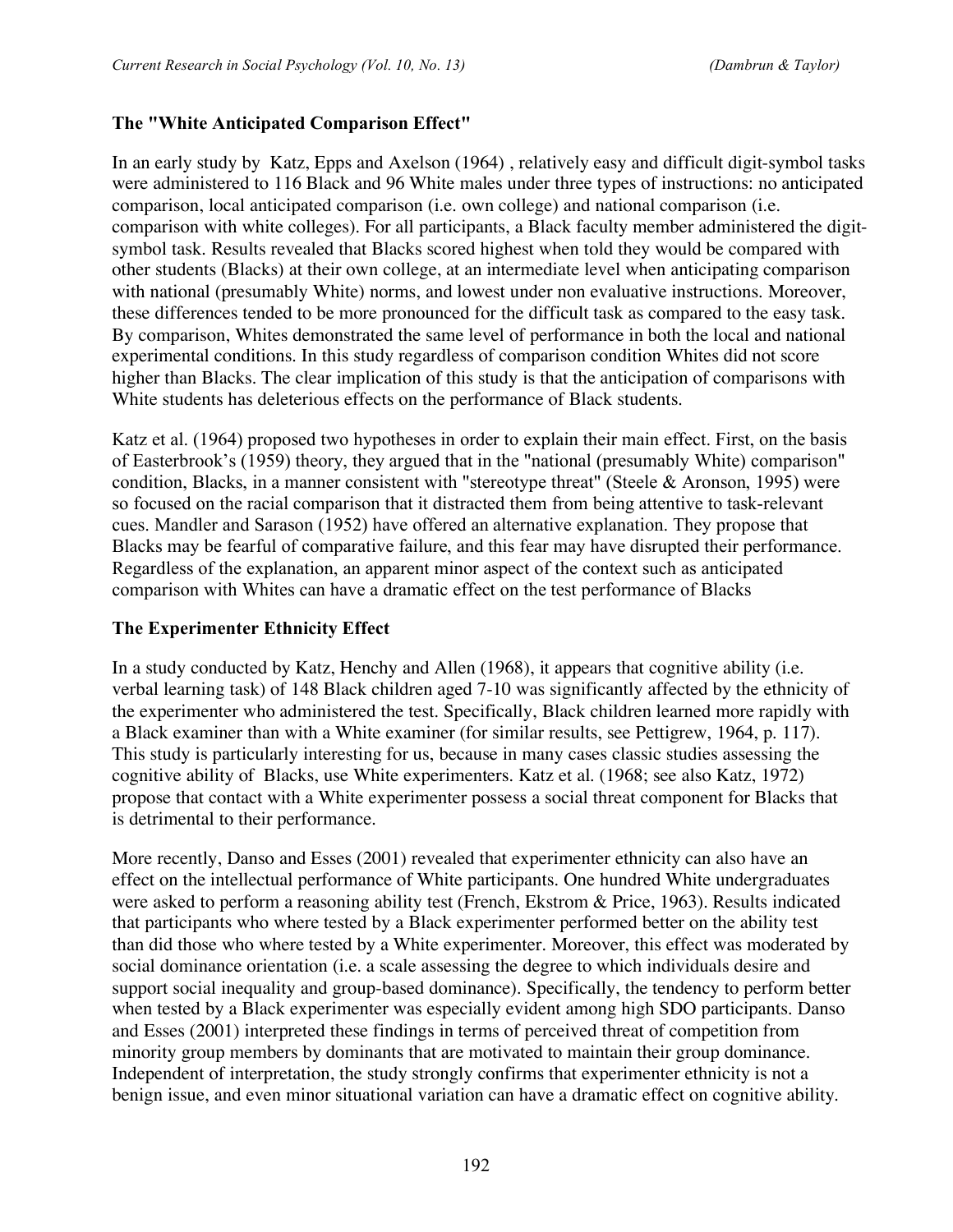In summary, both the Katz et al. (1968) and Danso et al. (2001) studies suggest that experimenter ethnicity needs to be considered seriously when conducting research designed to assess cognitive abilities. It is important to note that the Danso and Esses study suggests that the performance of Oriental participants might also be affected by the ethnicity of the experimenter. Extrapolating from their findings, we would expect Oriental participants to perform better with a White experimenter than with an Oriental one. We are not aware of any research designed to address this possibility, but many studies on the cognitive ability of Oriental participants have been conducted by Whites researchers (see Lynn, 1991, Table 2). This hypothesis needs to be empirically tested directly.

#### **The "Intellectual Test Awareness Effect"**

In another study, Katz, Roberts and Robinson (1965) revealed that the meaning of a task can have a marked effect on cognitive ability. In this study using digit-symbols tasks, the task was described as a test of intelligence in the first experimental condition and as a motor coordination test in the second condition. All participants were Black undergraduates  $(N = 184)$ . First, the results revealed that instruction manipulation had no significant effect on participant's performance when the experimenter was Black. However, when the experimenter was White, Blacks scored significantly higher under the "motor coordination" instruction than under the "intelligence" instruction, although the task was identical in both conditions. This study seems to indicate that altering the meaning of a task is sufficient to impact cognitive performance. At the very least the findings suggest that the cognitive abilities of Black are relatively malleable.

Consistent with this perspective, a recent study by Steele and Aronson (1995) confirms the earlier findings of Katz et al. (1965), but in addition demonstrates that this "instruction effect" is strong enough to erase the Black/White cognitive ability gap. Specifically, in their two first studies, Black and White undergraduate students were randomly assigned to two main experimental conditions: in the first condition, the task (i.e. Scholastic Aptitude Test, SAT) was presented as a measure of intelligence (i.e. reading and verbal abilities). In the second condition, the same task was described as a task designated to understand the psychological factors involved in solving verbal problems (i.e. psychological task). In these studies, while Whites scored significantly higher than Blacks under the "intellectual" instruction, there was absolutely no difference between the two groups when the test was presented as a psychological task. This suggests that if Blacks are aware, or suspect, that they are engaged in an intellectual test, they perform poorly. Interestingly, the magnitude of the effect seems sufficiently strong to explain the Black/White gap in North America.

According to Steele (1997) "where bad stereotypes about these groups apply, members of these groups can fear being reduced to that stereotype. And for those who identify with the domain to which the stereotype is relevant, this predicament can be self-threatening" (p. 614). Stereotype threat can impair performance in different ways: distraction, anxiety, self-consciousness, evaluation apprehension, or loss of motivation (Steele & al., 1995). For example, Blascovich, Spencer, Quinn, and Steele (2001) have examined the effect of stereotype threat on blood pressure. As with the previous research of Steele and Aronson (1995), Black and White participants were randomly assigned to a high versus low stereotype threat condition. As expected, Blacks exhibited greater blood pressure increases in the high stereotype threat condition than in the low stereotype condition. In addition, they performed more poorly on difficult items, but only in the stereotype threat condition.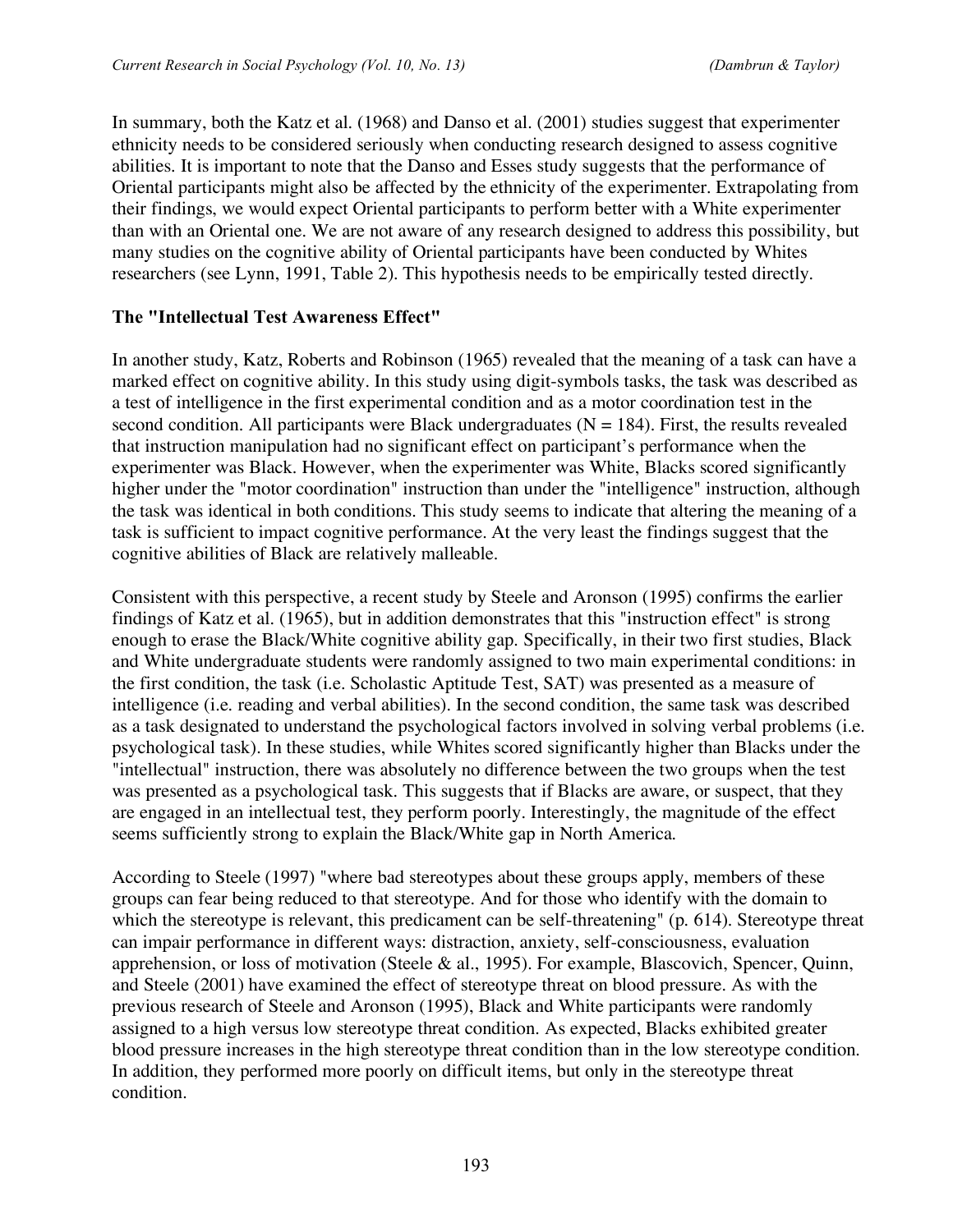As we have seen, "stereotype threat" can account for the Black/White performance gap, but interestingly it can also explain the White/Oriental difference on academic tests. In a study conducted by Aronson, Lustina, Good, Keough, Steele and Brown (1999; study 1), White males with high scores on the mathematics section of the Scholastic Aptitude Test (SAT) were invited to take part in a very challenging math test. In the first experimental condition, before the test, participants were explicitly confronted with the stereotype that Asians students outperform Caucasians students in mathematics. In the control condition, participants were not confronted with the stereotype. The main dependent variable was the number of items correctly solved. As predicted, the results revealed that participants solved a significantly higher number of items in the control condition than in the "Asian stereotype salient" condition. This study strongly suggests that "stereotype threat effect" requires neither a history of stigmatization, nor internalized feelings of intellectual inferiority. Other research has provided strong evidence in favor of this situational explanation (Leyens, Desert, Croizet & Darcis, 2001; Stone, Lynch, Sjomeling, & Darley, 1999). That is, situational pressures alone are sufficient to damage cognitive abilities. Interestingly, recent studies suggest that activation of the idea that Asians are superior in mathematics may also improve the performance of Asians themselves (Ambady, Shih, Kim & Pittinsky, 2001; Shih, Pittinsky & Ambady, 1999). Specifically, when Asian girls or women were reminded of their gender, they did not perform well compared to a control condition where neither their gender or Asian identity was activated. However, when they were reminded of their Asian identity, they did better than in the control condition (Ambady & al., 2001; Shih & al., 1999).

Regardless of the specific explanation one supports, the consistent pattern to the findings has important implications. How can the results be explained from a genetic perspective? As Lynn (1991) has argued: "the genetic theory requires that there should be a reasonably high degree of consistency of the intelligence levels shown by populations of the same race in a variety of geographical locations. Thus, Negroids should universally have lower intelligence levels than Caucasoids and this difference should be found in Africa and the West Indies as well as in the United States and Britain" (p. 256). Clearly the studies presented in this section invalidate the genetic explanation. Ethnic differences in term of cognitive ability are simply erased in more controlled laboratory settings. However, several studies suggest that there is existing evidence in the literature showing reliable intrinsic differences between "Mongoloid, Caucasoid and Negroid" (see Lynn, 1991, for a review). In fact, if we look more precisely, it appears that support for this relatively shared knowledge is relatively weak. The next section is devoted to this issue.

# **REVISITING LYNN (1991)**

According to Rushton (1997), there is convincing evidence in the literature showing reliable cognitive ability differences between racial groups. For the most part, this assertion is based on Lynn's (1991) review of 120 studies designed as a review of the "world literature on racial differences in intelligence" (p. 254). Specifically, on the basis of an obscure race theory, Lynn (1991) categorized the reported studies into six racial groups: "Mongoloid, Caucasoid, Negro-Causasoid Mixed-Race, Negroid, Amerindian and South Est Asian." For example, he differentiated Negroids living in occident (i.e. "Negro-Caucasoid") from the "pure Negroid of Africa" because he proposes that "Negroids in the United States and in Britain are nearly all Negroid-Caucasoid hybrids" (p. 256).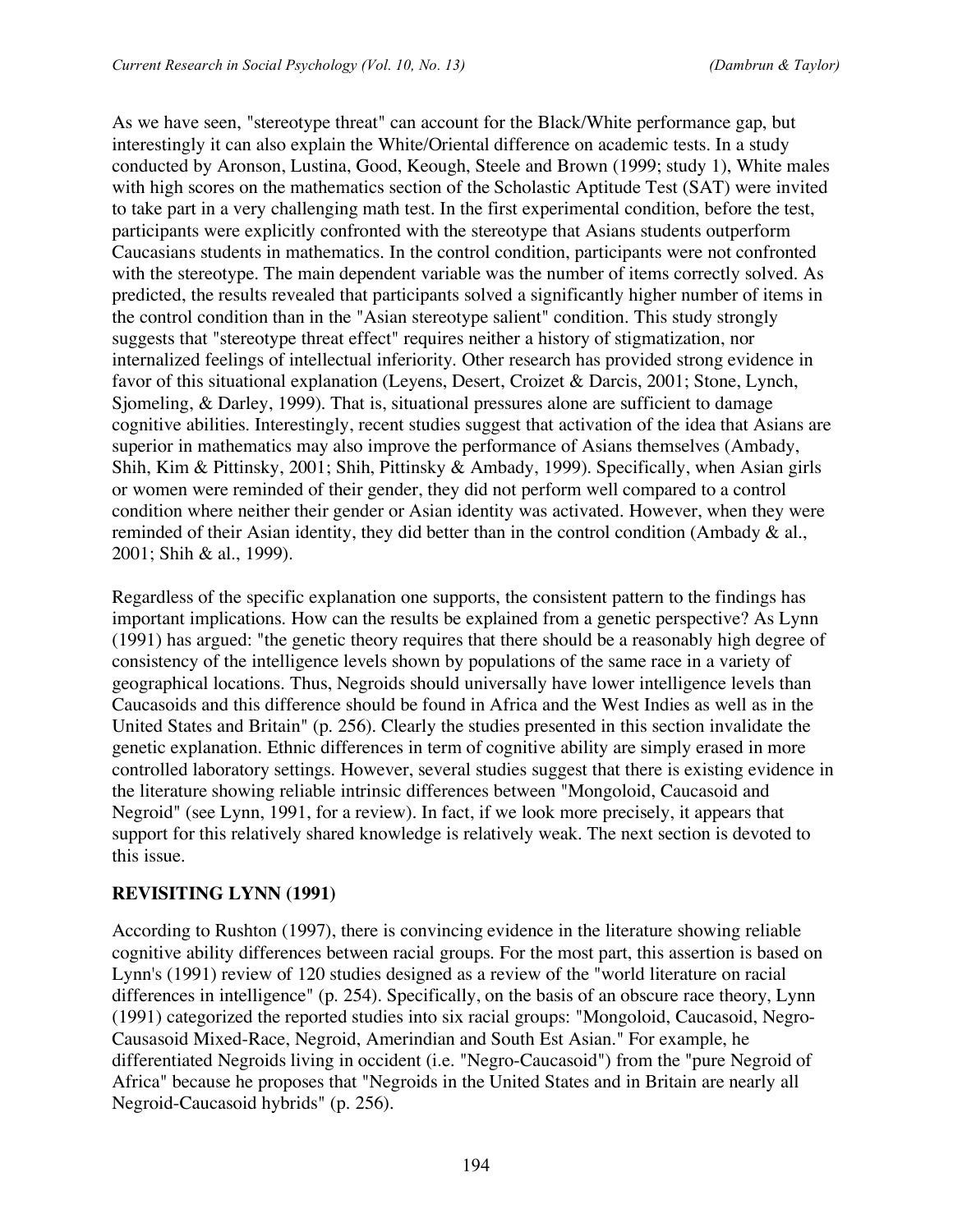Table 1 presents the mean scores of cognitive ability for each of these six ethnic groups (the number of studies for each group is also presented, see N). To test if these groups differ significantly, an analysis of variance has been performed with general cognitive ability as a dependent variable. As Table 1 shows, these groups differ significantly (see F). However, if we examine the studies more carefully, it appears that this effect is very difficult to interpret in term of genetic differences between groups.

|                                      | Mongo-<br>loid | Caucasian | Negroid-<br>Caucasoid<br>Mixed-<br>Race | Negroid | Amer-<br>indian | South<br>East<br>Asian | $\mathbf{F}$ | r/IQ     |
|--------------------------------------|----------------|-----------|-----------------------------------------|---------|-----------------|------------------------|--------------|----------|
| General cognitive $105.\overline{3}$ |                | 99.3      | 82.3                                    | 74.4    | 87.4            | 90.7                   | 58.7***      |          |
| Ability                              | $N=23$         | $N=41$    | $N=16$                                  | $N=11$  | $N=15$          | $N=6$                  |              |          |
| Verbal                               | 96.4           | 97        | 83                                      | 60      | 78.7            | 84                     | $9.6***$     |          |
|                                      | $N=12$         | $N=3$     | $N=10$                                  | $N=1$   | $N=15$          | $N=5$                  |              |          |
| Visuo-spatial                        | 107.1          | 102.2     | 81.5                                    | 75      | 98.5            | 87                     | 32.3***      |          |
|                                      | $N=14$         | $N=5$     | $N=6$                                   | $N=2$   | $N=14$          | $N=1$                  |              |          |
| Date of                              | 1981.4         | 1974.3    | 1974.2                                  | 1966.2  | 1973.7          | 1972.9                 | $2.45*$      | $.30***$ |
| publication of                       |                |           |                                         |         |                 |                        |              |          |
| reported studies                     |                |           |                                         |         |                 |                        |              |          |
| Human Development Indicators (HDI)   |                |           |                                         |         |                 |                        |              |          |
| Life time                            | 78.4           | 76.3      | 75.1                                    | 50.6    |                 |                        | 150***       | $.65***$ |
| Adult                                | 97             | 97.6      | 95.5                                    | 75.5    |                 |                        | $35.5***$    | $.53***$ |
| alphabetization                      |                |           |                                         |         |                 |                        |              |          |
| $(\%)$                               |                |           |                                         |         |                 |                        |              |          |
| Combined                             | 84.4           | 92.6      | 89.4                                    | 69      |                 |                        | $7.6***$     | $.22*$   |
| Scholarship $(\%)$                   |                |           |                                         |         |                 |                        |              |          |
| GDP corrected                        | 23289.5        | 18743.9   | 20531.5                                 | 4413.9  |                 |                        | $20.4***$    | .49***   |
| by purchasing                        |                |           |                                         |         |                 |                        |              |          |
| power                                |                |           |                                         |         |                 |                        |              |          |

#### **Table 1. Recapitulative Bias of Lynn's (1991) Review**

Note: \*\*\*  $p < .001$ ; \*\*  $p < .01$ ; \*  $p < .05$ .

First, it is interesting to note that the date of publication of the studies reported vary significantly by group (see Table 1). Moreover, date of study correlates positively and strongly with general cognitive ability ( $r = .30$ ,  $p < .001$ ). This result is consistent with the Flynn effect showing that general cognitive ability increases over time (Flynn, 1984; 1987). Not surprisingly, the "Negroid" group, who scored lowest on cognitive ability, are also the oldest studies.

Second, the age of the participants representing the different groups vary systematically by ethnicity (see Table 1). However, this effect is less detrimental to the genetic hypothesis because age does not vary systematically with cognitive ability.

Third, there is no test in common among the six groups. For the 120 studies reported, 32 different tests were used (see Lynn, 1991, Table 1 to Table 6). This means that the six groups are compared on cognitive tests that differ in important respects.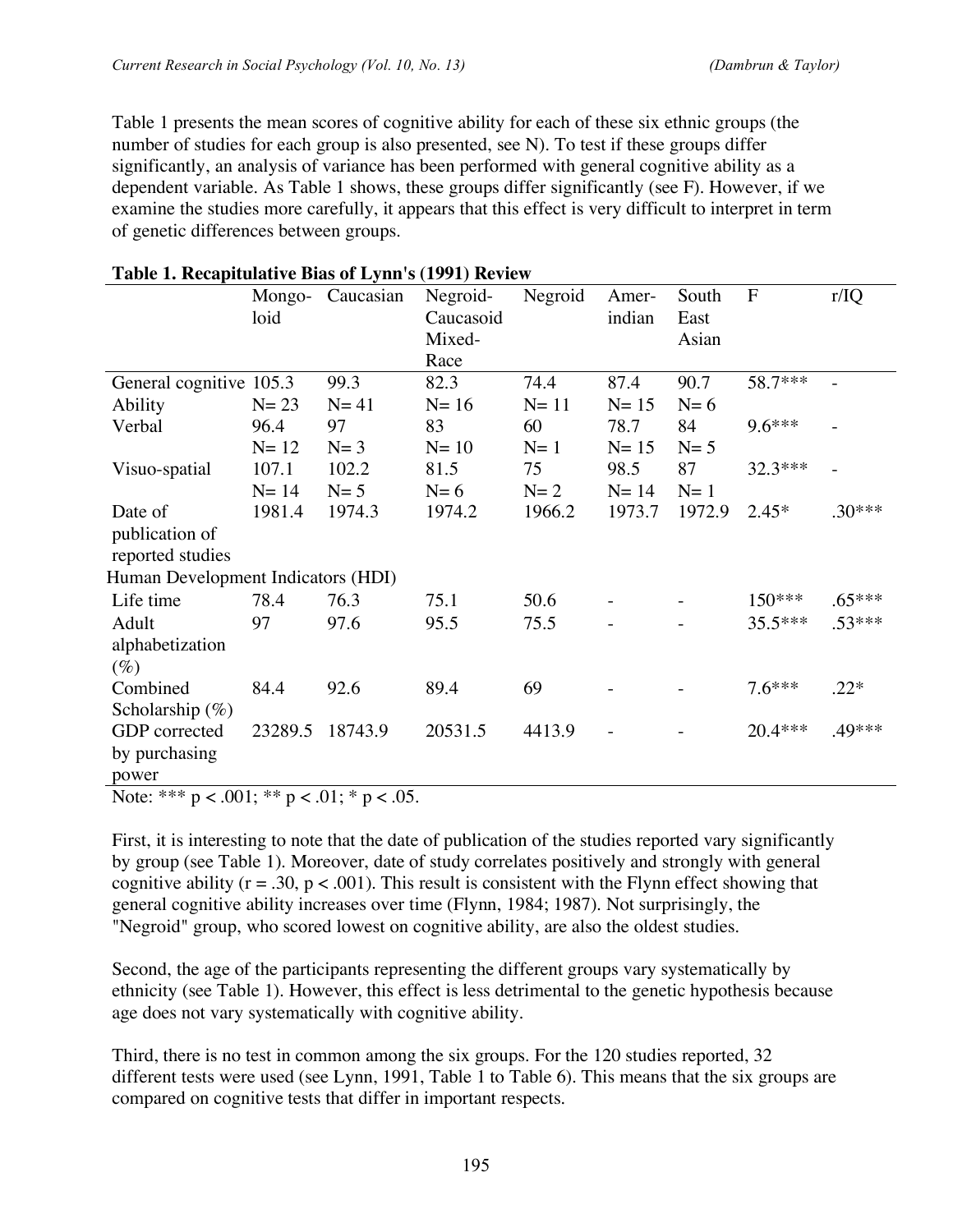Fourth, the review by Lynn (1991) totally neglects important environmental variability among the studies considered. For example, if the difference between Blacks and Whites living in the United States in terms of cognitive ability is due to genetic factors, it follows that no matter what the variability in environmental factors, the cognitive ability gap should remain consistent between these groups. Similarly, Lynn (1991) argues that concerning "Negroid-Caucasoid" hybrids, "their Caucasoid genes should, under the genetic hypothesis, raise their intelligence level compared with the pure Negroids of Africa" (p. 256). Following this perspective, because pure "Negroids" are those who have the highest proportion of deficient genes in terms of intelligence, they should have lower scores on cognitive ability tests than "Mixed-Negroid, Caucasoids or Mongoloids". This suggests that "pure Negroids" would always score lower on cognitive ability tests, and this should not depend on environmental factors. This hypothesis can indeed be tested. The world report on human development in 1998 suggests that four main indicators best assess human development: life time, adult alphabetization, combined scholarship, and the GDP corrected by purchasing power. The human development indicators (HDIs) for each country including Lynn's review (1991) are presented in Table 1. Specifically, for each study we have reported the HDI for the country in which the study was conducted.

Table 1 shows HDI scores averaged by ethnic group. As Table 1 indicates, while studies reported for "Mongoloids, Caucasoids and Mixed-Negroids" reveal similar levels of human development, studies reported for "pure Negroids" show a significantly lower level of human development. Interestingly, each HDI is strongly and positively correlated with cognitive ability. In order to examine if this environmental difference can account for the difference in terms of cognitive ability, the scores for "Mongoloids, Caucasoids and Mixed-Negroids" have been averaged. As predicted, this new group scores higher on cognitive ability ( $M = 97.6$ ) than "pure Negroids" (M  $= 74.4$ ), F = 56.25, p < .001, Eta = .39. However, controlling for HDI, this effect becomes non significant,  $F = 1.3$ ,  $p > 0.25$ , Eta = 0.016. In other words, the reason why "pure Negroids" score lower than other groups in terms of cognitive ability is simply because the reported studies have been conducted in a country that differs significantly in terms of human development indicators. Similarly, we might hypothesize that if life condition differences between Blacks and Whites in the USA were controlled, their differences in term of cognitive ability would be reduced, if not erased. Of course, advocates of the genetic hypothesis can always counter that human development indicators are genetically driven (see for example, Rushton and the adaptation of the r/K strategies to humans). Because it has already been extensively demonstrated that this perspective is simply false and without any scientific foundation, we do not address this issue here and instead refer to more thorough reviews (Anderson, 1991; Silverman, 1990; Weizman, Wiener, Wiesenthal & Ziegler, 1990; Zuckerman & Brody, 1988).

Fifth, Lynn's (1991) review of the data involves inconsistencies that are not commented upon by the author. For example, a study conducted by Buj (1981) reveals that Irish adults (i.e."Caucasoids") scored 78 on the Culture Fair Test (see Lynn, 1991, Table 1). Interestingly, in the same study, with the same cognitive ability test, it appears that a sample of Ghanaian adults ("pure Negroids") scored 80 (see Lynn, 1991, Table 3).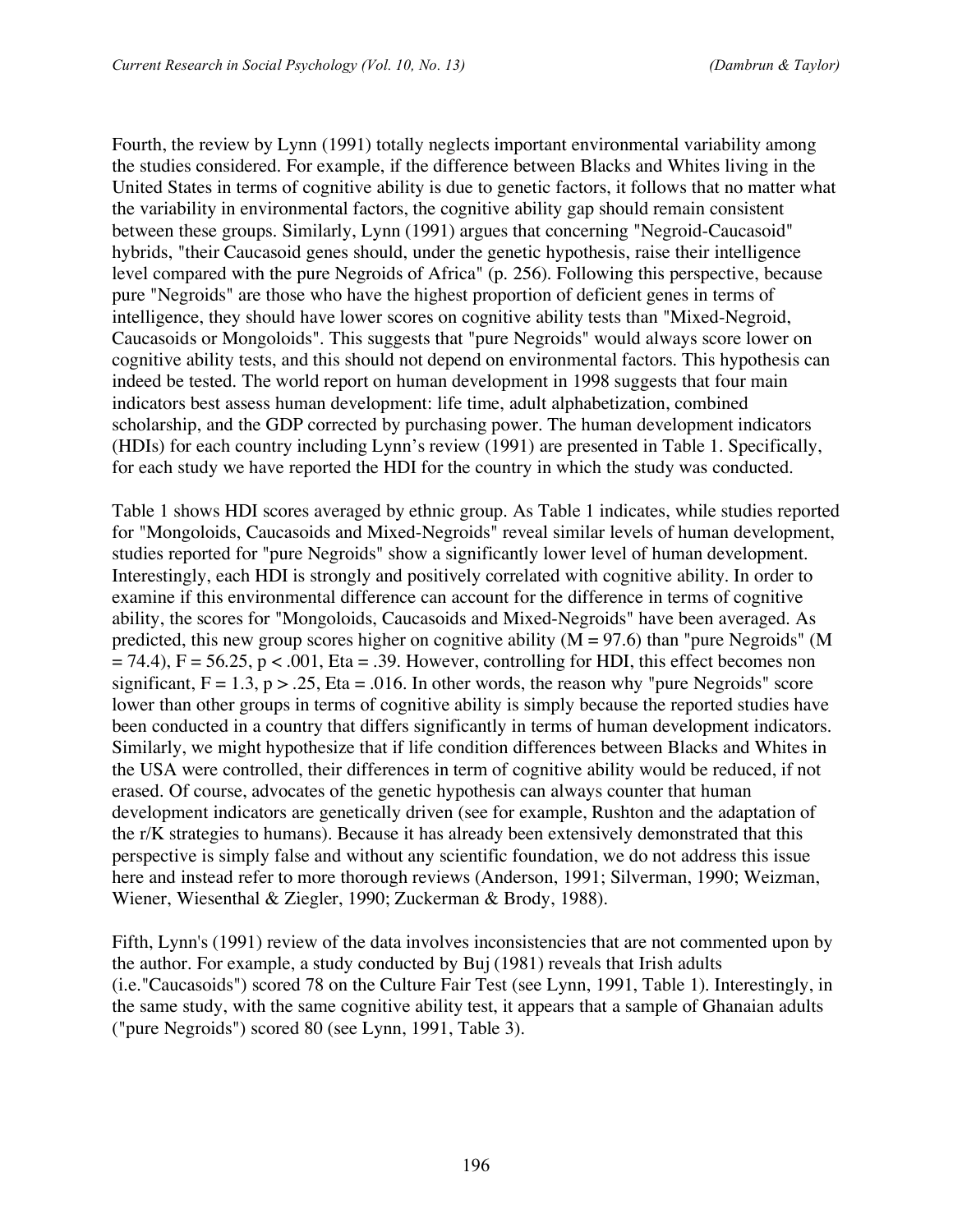It is also interesting to note that, in many cases, "mixed Negroids," who are presumed to have a lower proportion of deficient genes related to intelligence, score equally or lower on cognitive ability than "pure Negroids". For example, in his fourth table, Lynn (1991) reports three studies showing that "mixed-Negroids" from Jamaica scored approximately 71 (range from 66 to 75). This average score is below the average for "pure Negroids" (i.e. 74.4, see Lynn, 1991, Table 3). More recently, in a study by Rushton and Skuy (2000), 173 South Africans (i.e. "pure Negroids") scored 84 on the Raven's Standard Progressive Matrices. That is, they obtained a higher score than "mixed Negroids" from Lynn's Table 4 (i.e. mean = 82.3). We agree with Lynn (1991) when he concludes that "any studies showing that pure African Negroids have higher IQs than American or British Negroid hybrids would falsify the genetic hypothesis" (p. 256). Using Lynn's own conclusion, data reported in this section falsify the genetic hypothesis and raise serious doubts about its validity.

Finally, in Lynn's review (1991), Amerindians and "Mongoloids" were differentiated and categorized into two different "races". Despite the fact that Lynn (1991) acknowledges that these two groups show important similarities (see p. 276-277), he distinguishes them. Following Groves (1991), from an anthropological perspective, Amerindians can be classified as "Mongoloids." Then, why are they separated in the Lynn's review? The reason is perhaps because if we average their scores, "Mongoloids" ( $M = 98.2$ ) evidence the same cognitive ability as "Caucasoids" ( $M = 99.3$ ),  $F < 1$ .

In summary, in addition to the fact that experimenter ethnicity, awareness that a test of intelligence is being administered, and anticipated social comparisons have never been controlled for in the studies reported by Lynn (1991), we suggest that it is simply erroneous to conclude from the data that there are cognitive ability differences among groups that refer to genetic/brain size differences.

#### **GENDER AND SOCIAL CLASS DIFFERENCES IN COGNITIVE ABILITY**

Parallel to the argument linking "race" differences in cognitive ability, Rushton and Ankney (1996) suggest that cognitive ability and brain size varies significantly by sex and social class, thereby accounting for systematic cognitive ability differences. The sex issue has already been addressed and criticized thoroughly (see for example Peters, 1993, 1995). As Rushton and Ankney (1996) themselves acknowledge, concerning gender differences, there is a clear paradox. Women have proportionately smaller brains than do men, but apparently score the same on tests of intelligence. Willerman, Schultz, Rutledge and Bigler (1991) put this to an empirical test using magnetic resonance imaging. They demonstrated that women have smaller brains than men, but indeed both groups scored equally on tests of intelligence.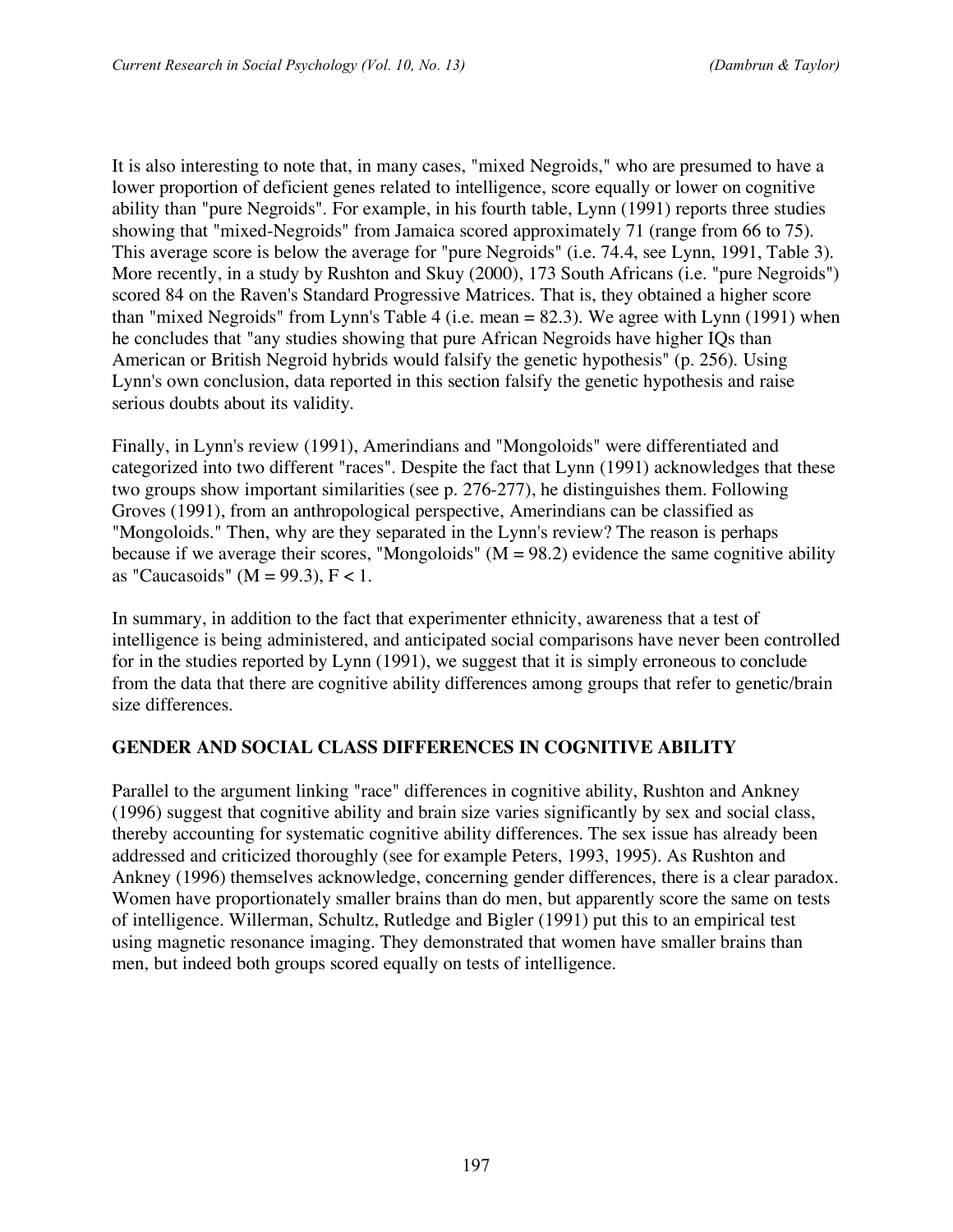Another inconsistency is the fact that while white women have smaller brains than black men (Ho, Roessmann, Straumfjord & Monroe, 1980), white women nevertheless score better on tests of intelligence. Although not demonstrated empirically, the classical rationalization of this inconsistency is to argue that sex differences in brain size have an impact on mathematical skills rather than on general intelligence (Kimura, 1992; Rushton & Ankney, 1996). If this hypothesis is true, then whatever the social context, sex differences in mathematical skills should remain constant. Similar to studies comparing racial differences in intelligence, studies have also shown that sex differences in mathematical ability depend largely on the social context in which they are assessed. One of the best illustrations is a series of three experiments by Spencer, Steele and Quinn (1999). They demonstrated that men score significantly better than women on a mathematical test only when women are told that the test produces gender differences (threat condition). When women were told that the test does not produce gender differences (no threat condition), men and women score equally in mathematical ability (see also Monteil & Huguet, 1999). Thus, gender differences in mathematical performance seem to be too malleable to support a genetic argument.

Many studies have documented that, in modern societies, socioeconomic status correlates significantly with scores on tests of cognitive ability, with higher status socioeconomic groups scoring better than lower socioeconomic status groups (Hernstein & Murray, 1994; Rushton & al., 1996). However, Croizet & Claire (1998) have shown that this is the case only when participants are aware that they are being tested for intellectual ability (threatening condition). When the identical test is presented as part of a study in cognitive psychology, participants from both low and high socioeconomic groups score equally.

To summarize, racial differences in cognitive ability, as well as gender and social class differences, are all strongly affected by the social context in which they are assessed.

# **CONCLUSION**

The main objective of this article was to demonstrate that social group differences in cognitive ability do not refer to real intrinsic differences. In fact, there is a plethora of data to indicate that "race," gender and social class differences in cognitive ability are strongly malleable and highly sensitive to situational and contextual variables. All these studies share the common assumption that when the social context is threatening (i.e. high situational pressure), members of stigmatized groups (i.e. blacks, women and low socioeconomic status groups) perform less well than non stigmatized group members (i.e. respectively, whites, men and high socioeconomic status groups). But, when the social context is not threatening, both stigmatized and non stigmatized members perform equally in terms of cognitive ability. It is crucial that researchers take this element into consideration. As parsimony is desirable, it appears that social group differences in cognitive ability are wholly explainable without recourse to genes or brain size.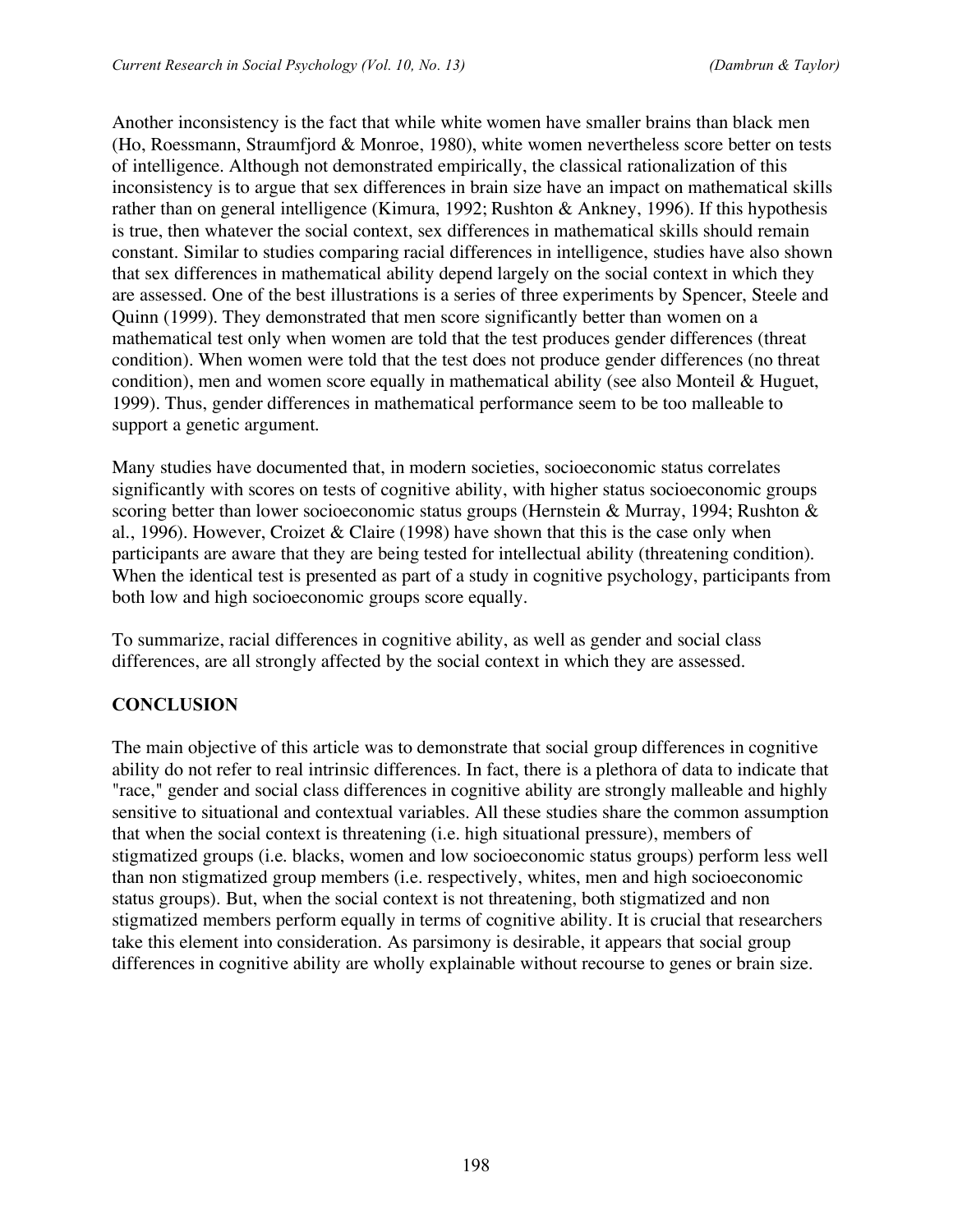## **REFERENCES**

Ambady, N., Shih, M., Kim, A., & Pittinsky, T. L. (2001). "Stereotype susceptibility in children: Effects of identity activation on quantitative performance." Psychological Science, 12:385-390.

Anderson, J.L. (1991). "Rushton's racial comparisons: An ecological critique of theory and method." Canadian Psychology, 32:51-60.

Aronson, J., Lustina, M., Good, C., Keough, K., Steele, C.M., & Brown, J.L. (1999). "When white men can't do math: Necessary and sufficient factors is stereotype threat." Journal of Experimental Social Psychology, 35:29-46.

Blascovich, J., Spencer, S.J., Quinn, D., & Steele, C. (2001). "African Americans and high blood pressure: The role of stereotype threat." Psychological Science, 12:225-229.

Bloom, A. (1987). The closing of the American mind. New York: Simon and Shuster.

Buj, V. (1981). "Average IQ values in various European countries." Personality and Individual Differences, 2:168-169.

Cain, D.P., & Vanderwolf, C.H. (1990). "A critique of Rushton on race, brain size and intelligence." Personality and Individual Differences, 11:777-784.

Cernovsky, Z.Z. (1990). "Race and brain weight: A note on J. P. Rushtons's conclusions." Psychological Reports, 66:337-338.

Cernovsky, Z.Z. (1995). "On the similarities of American Blacks and Whites: A reply to J.P. Rushton." Journal of Black Studies, 25:672-279.

Croizet, J-C. & Claire, T. (1998). "Extending the concept of stereotype threat to social class: The intellectual underperformance of students from low socioeconomic backgrounds." Personality and Social Psychology Bulletin, 24:588-594.

Danso, H.A., & Esses, V.M. (2001). "Black experimenters and the intellectual test of performance of white participants: The tables are turned." Journal of Experimental Social Psychology, 37:158-165.

Dasen, P. (1993). L'ethnocentrisme de la psychologie. In M. Rey-Von Allmen (Ed.), Psychologie clinique et interrogations culturelles (pp. 155-173).Edition l'harmattan.

Easterbrook, J.A. (1959). "The effects of emotion on cue utilization and the organization of behavior." Psychological Review, 66:183-201.

Flynn, J.R. (1984). "The mean IQ of Americans: Massive gains 1932 to 1978." Psychological Bulletin, 95:29-51.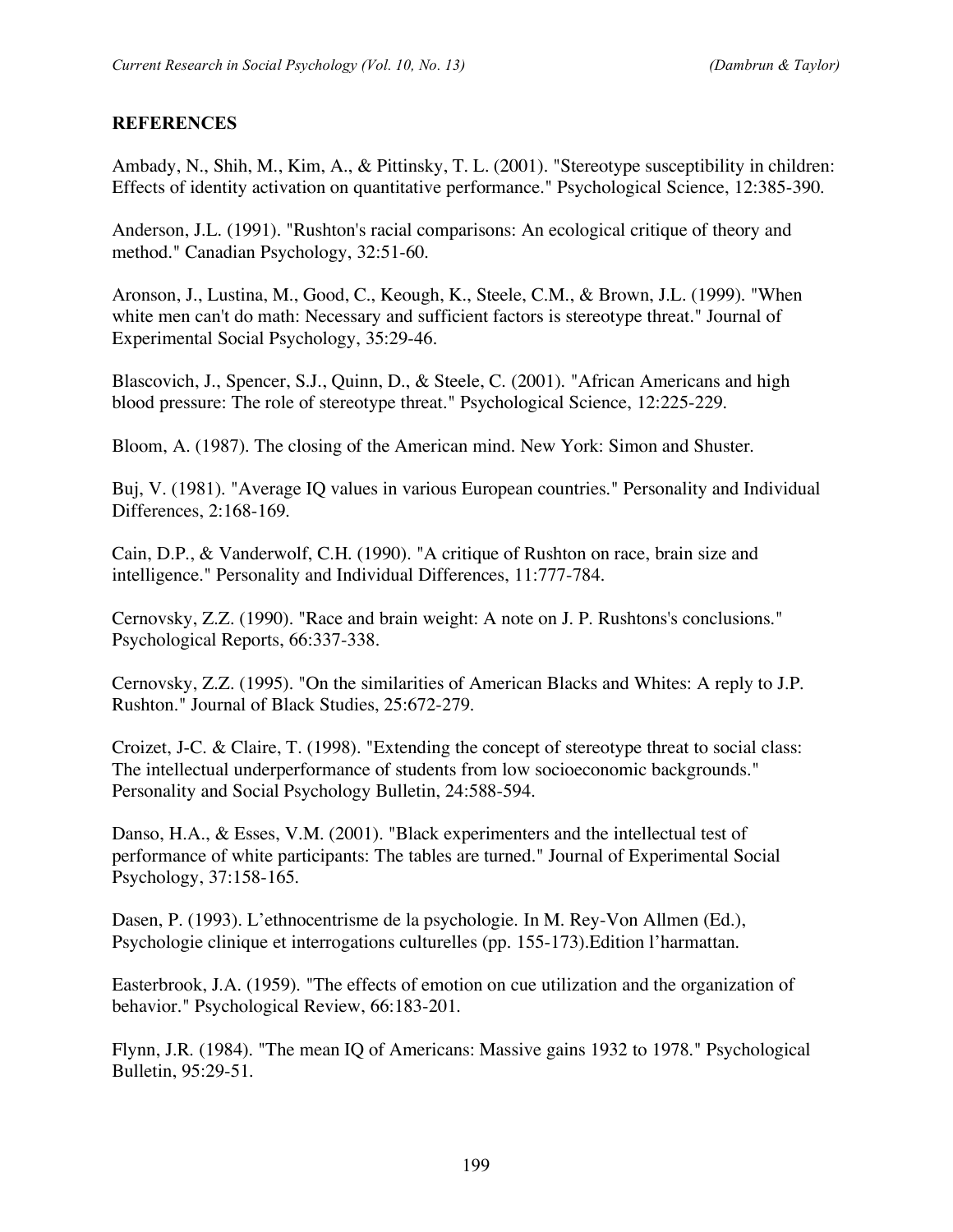Flynn, J.R. (1987). "Massive IQ gains in 14 nations: what IQ tests really measure." Psychological Bulletin, 101:271-293.

French, J.W., Ekstrom, K.B., & Price, L.A. (1963). Kit of reference tests of cognitive factors. Princeton, NJ: Educational Testing Service.

Garrett, H. E. (1961). "The equalitarian dogma." Mankind Quarterly, 1:253-257.

Gould, S.J. (1978). "Morton's ranking of races by cranial capacity." Science, 200:503-509.

Gould, S.J. (1981). The mismeasure of man. New York: Norton.

Herrnstein, R.J., & Murray, C. (1994). The bell curve. New York: Free Press.

Ho, K-C, Roessmann, U., Straumfjord, J.V., & Monroe, G. (1980). "Analysis of brain weight. Adult brain weight in relation to sex, race, and age." Archives of Pathology and Laboratory Medicine, 104:635-639.

Jensen, A. (1969). "How much can we boost IQ and scholastic achievement?" Harvard Educational Review, 39:1.

Kamin, L.J., & Omari, S. (1998). "Race, head size and intelligence." South African Journal of Psychology, 28:119-128.

Kamin, L.J. (1974). The science and politics of IQ. Hillsdale, NJ: Erlbaum.

Katz, I., Epps, E.G., & Axelson, L.J. (1964). "Effect upon negro digit-symbol, performance of anticipated comparison with whites and with other negroes." Journal of Abnormal and Social Psychology, 69:77-83.

Katz, I., Henchy, T., & Allen, H. (1968). "Effects of race of tester, approval-disapproval and need on negro children learning." Journal of Personality and Social Psychology, 8:38-42.

Katz, I., Roberts, S.O., & Robinson, J.M. (1965). "Effects of task difficulty, race of administrator, and instructions on digit-symbol performance of Negroes." Journal of Personality and Social Psychology, 2:53-59.

Kimura, D. (1992). "Sex differences in brain." Scientific American, 267:119-125.

Leyens, J-P., Desert, M., Croizet, J-C., & Darcis, C. (2001). "Stereotype threat: Are lower status and history of stigmatization preconditions of stereotype threat?" Personality and Social Psychology Bulletin, 26:1189-1199.

Lieberman, L. (2001). "How "Caucasoids" got such big crania and why they shrank." Current Anthropology, 42:69-95.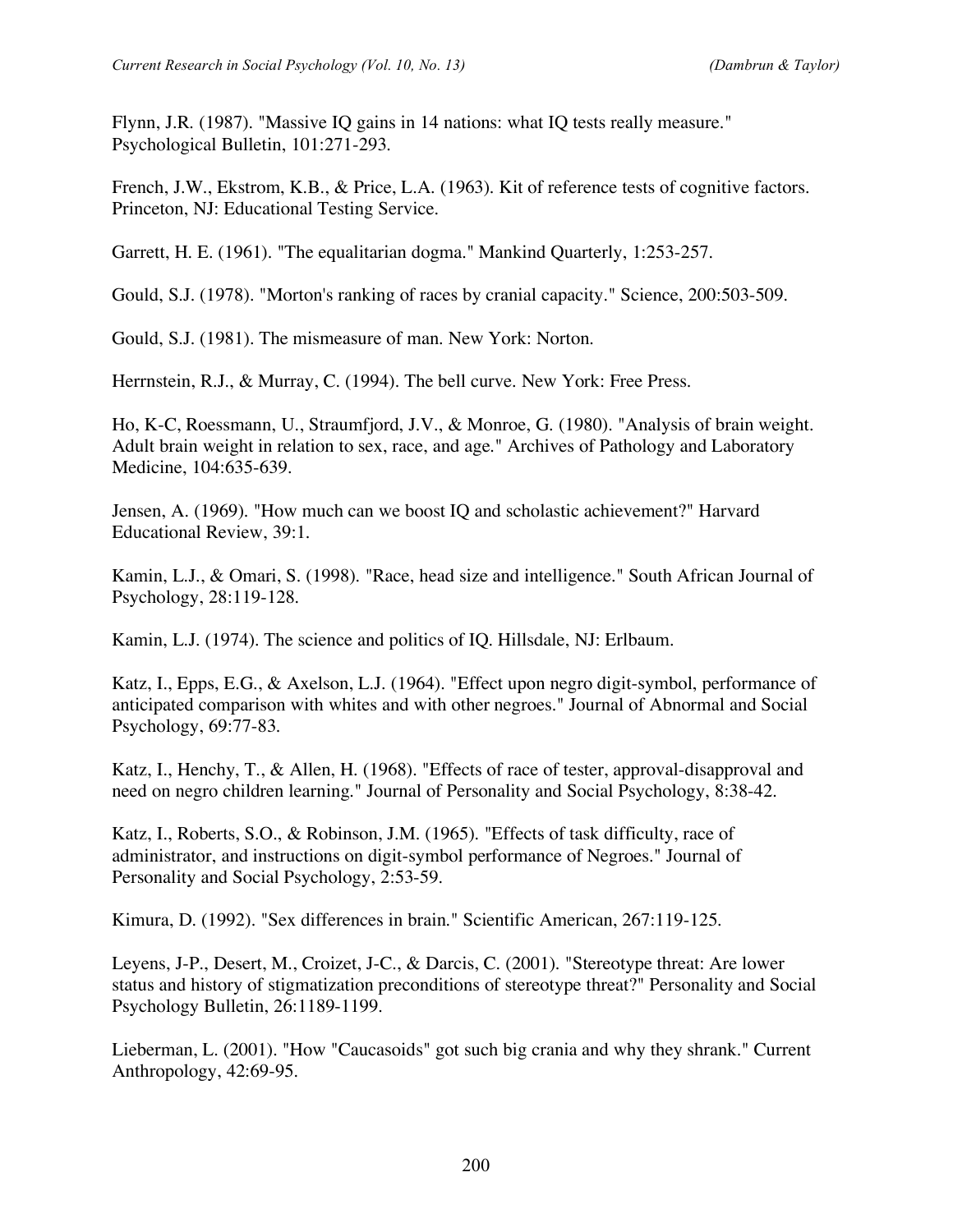Lynn, R. (1991). "Race differences in intelligence: A global perspective." Mankind Quarterly, 31:255-296.

Mandler, G., & Sarason, S.B. (1952). "A study of anxiety and learning." Journal of Abnormal Social Psychology, 47:166-173.

McGurk, F. (1956). "Psychological tests: A scientist's report on race differences." U.S. News & World Report, September 21:92-96.

Monteil, J.M. & Huguet, P. (1999). Social context and cognitive performance: Towards a social psychology of cognition. Hove, East Sussex: Psychology Press.

Peters, M. (1993). "Still no convincing evidence of a relation between brain size and intelligence in humans." Canadian Journal of Experimental Psychology, 47:751-756.

Peters, M. (1995). "Does brain size matter? A reply to Rushton and Ankney." Canadian Journal of Experimental Psychology, 49:570-576.

Peters, M., Jancke, L., Staiger, J.F., Schlauge, G., Huang, Y., & Steinmetz, H. (1998). "Unsolved problems in comparing brain sizes in Homo Sapiens." Brain and Cognition, 37:254- 285.

Pettigrew, T.F. (1964). A profile of the Negro American. D. Van Nostrand Company, Inc.

Rushton, J.P., & Ankney, C.D. (1996). "Brain size and cognitive ability: Correlations with age, sex, social class, and race." Psychonomic Bulletin & Review, 3:21-36.

Rushton, J.P., & Skuy, M. (2000). "Performance on raven's matrices by African and White university students in South Africa." Intelligence, 28:251-265.

Rushton, J.P. (1997). Race, evolution and behavior. A life-history perspective. New Brunswick, NJ: Transaction.

Shih, M., Pittinsky, T. L., & Ambady, N. (1999). "Stereotype susceptibility: Identity salience and shifts in quantitative performance." Psychological Science, 10:80-83.

Shuey, A. (1958). The testing of Negro intelligence. Lynchburg, V.A.: Bell.

Silverman, I. (1990). "The r/K theory of human individual differences: Scientific and social issues." Ethology and Sociobiology, 11:1-10.

Spencer, S.J., Steele, C., and Quinn, D.M. (1999). "Stereotype threat and women's math performance." Journal of Experimental Social Psychology, 35:4-28.

Steele, C.M., & Aronson, J. (1995). "Stereotype threat and the intellectual test performance of African Americans." Journal of Personality and Social Psychology, 69:797-811.